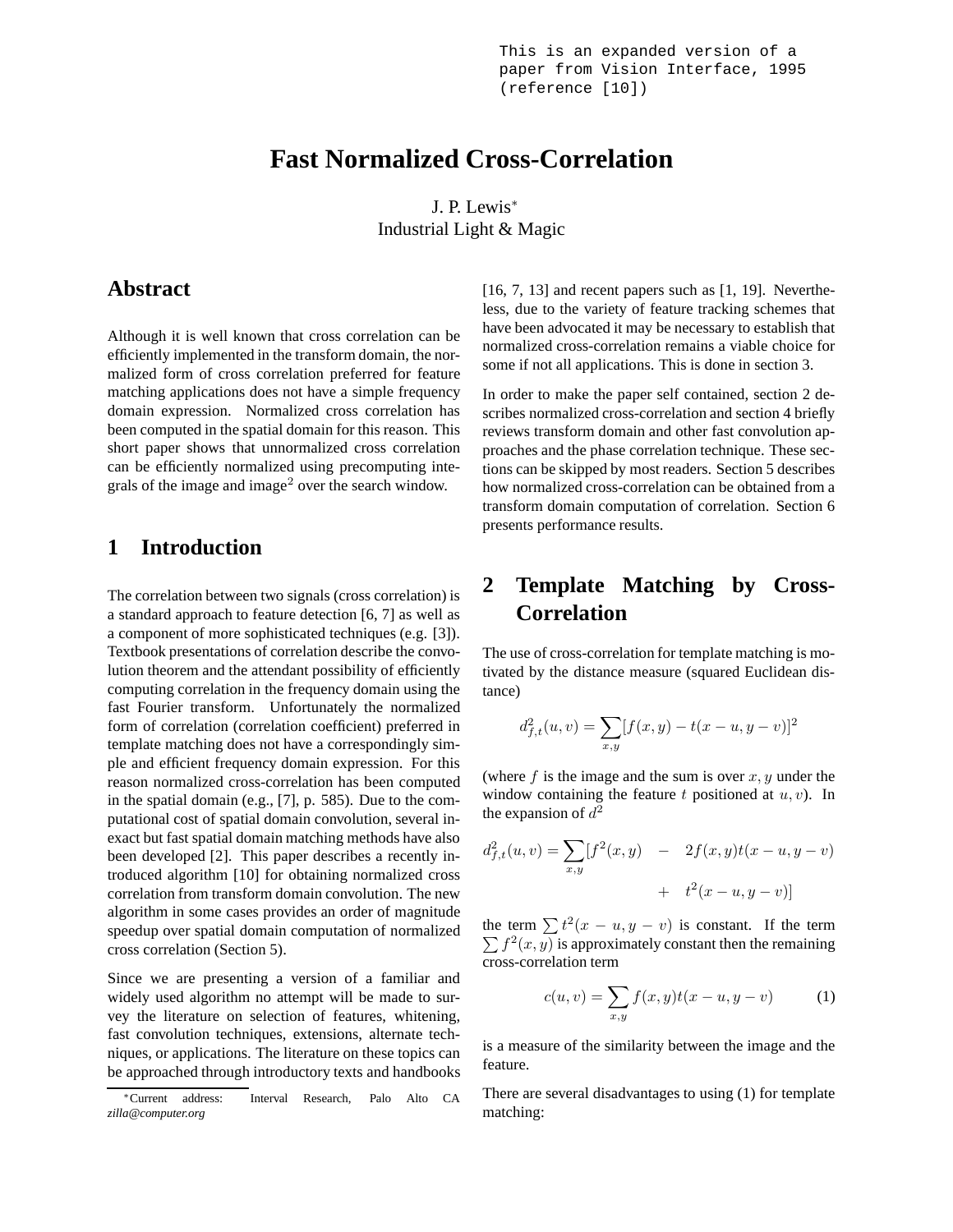- If the image energy  $\sum f^2(x, y)$  varies with position, matching using (1) can fail. For example, the correlation between the feature and an exactly matching region in the image may be less than the correlation between the feature and a bright spot.
- The range of  $c(u, v)$  is dependent on the size of the feature.
- Eq. (1) is not invariant to changes in image amplitude such as those caused by changing lighting conditions across the image sequence.

The *correlation coefficient* overcomes these difficulties by normalizing the image and feature vectors to unit length, yielding a cosine-like correlation coefficient

$$
\gamma(u, v) = \qquad (2)
$$
  

$$
\sum_{x,y} [f(x, y) - \bar{f}_{u,v}] [t(x - u, y - v) - \bar{t}]
$$
  

$$
\left\{ \sum_{x,y} [f(x, y) - \bar{f}_{u,v}]^2 \sum_{x,y} [t(x - u, y - v) - \bar{t}]^2 \right\}^{0.5}
$$

where  $\bar{t}$  is the mean of the feature and  $\bar{f}_{u,v}$  is the mean of  $f(x, y)$  in the region under the feature. We refer to (2) as *normalized cross-correlation*.

## **3 Feature Tracking Approaches and Issues**

It is clear that normalized cross-correlation (NCC) is not the ideal approach to feature tracking since it is not invariant with respect to imaging scale, rotation, and perspective distortions. These limitations have been addressed in various schemes including some that incorporate NCC as a component. This paper does not advocate the choice of NCC over alternate approaches. Rather, the following discussion will point out some of the issues involved in various approaches to feature tracking, and will conclude that NCC is a reasonable choice for some applications.

*SSDA.* The basis of the sequential similarity detection algorithm (SSDA) [2] is the observation that full precision is only needed near the maximum of the cross-correlation function, while reduced precision can be used elsewhere. The authors of [2] describe several ways of implementing 'reduced precision'. An SSDA implementation of crosscorrelation proceeds by computing the summation in (1) in random order and uses the partial computation as a Monte Carlo estimate of whether the particular match location will be near a maximum of the correlation surface. The computation at a particular location is terminated before completing the sum if the estimate suggests that the location corresponds to a poor match.

The SSDA algorithm is simple and provides a significant speedup over spatial domain cross-correlation. It has the disadvantage that it does not guarantee finding the maximum of the correlation surface. SSDA performs well when the correlation surface has shallow slopes and broad maxima. While this condition is probably satisfied in many applications, it is evident that images containing arrays of objects (pebbles, bricks, other textures) can generate multiple narrow extrema in the correlation surface and thus mislead an SSDA approach. A secondary disadvantage of SSDA is that it has parameters that need to determined (the number of terms used to form an estimate of the correlation coefficient, and the early termination threshold on this estimate).

*Gradient Descent Search.* If it is assumed that feature translation between adjacent frames is small then the translation (and parameters of an affine warp in [19]) can be obtained by gradient descent [12]. Successful gradient descent search requires that the interframe translation be less than the radius of the basin surrounding the minimum of the matching error surface. This condition may be satisfied in many applications. Images sequences from hand-held cameras can violate this requirement, however: small rotations of the camera can cause large object translations. Small or (as with SSDA) textured templates result in matching error surfaces with narrow extrema and thus constrain the range of interframe translation that can be successfully tracked. Another drawback of gradient descent techniques is that the search is inherently serial, whereas NCC permits parallel implementation.

*Snakes.* Snakes (active contour models) have the disadvantage that they cannot track objects that do not have a definable contour. Some "objects" do not have a clearly defined boundary (whether due to intrinsic fuzzyness or due to lighting conditions), but nevertheless have a characteristic distribution of color that may be trackable via cross-correlation. Active contour models address a more general problem than that of simple template matching in that they provide a representation of the deformed contour over time. Cross-correlation can track objects that deform over time, but with obvious and significant qualifications that will not be discussed here. Crosscorrelation can also easily track a feature that moves by a significant fraction of its own size across frames, whereas this amount of translation could put a snake outside of its basin of convergence.

*Wavelets and other multi-resolution schemes.* Although the existence of a useful convolution theorem for wavelets is still a matter of discussion (e.g., [11]; in some schemes wavelet convolution is in fact implemented using the Fourier convolution theorem), efficient feature tracking can be implemented with wavelets and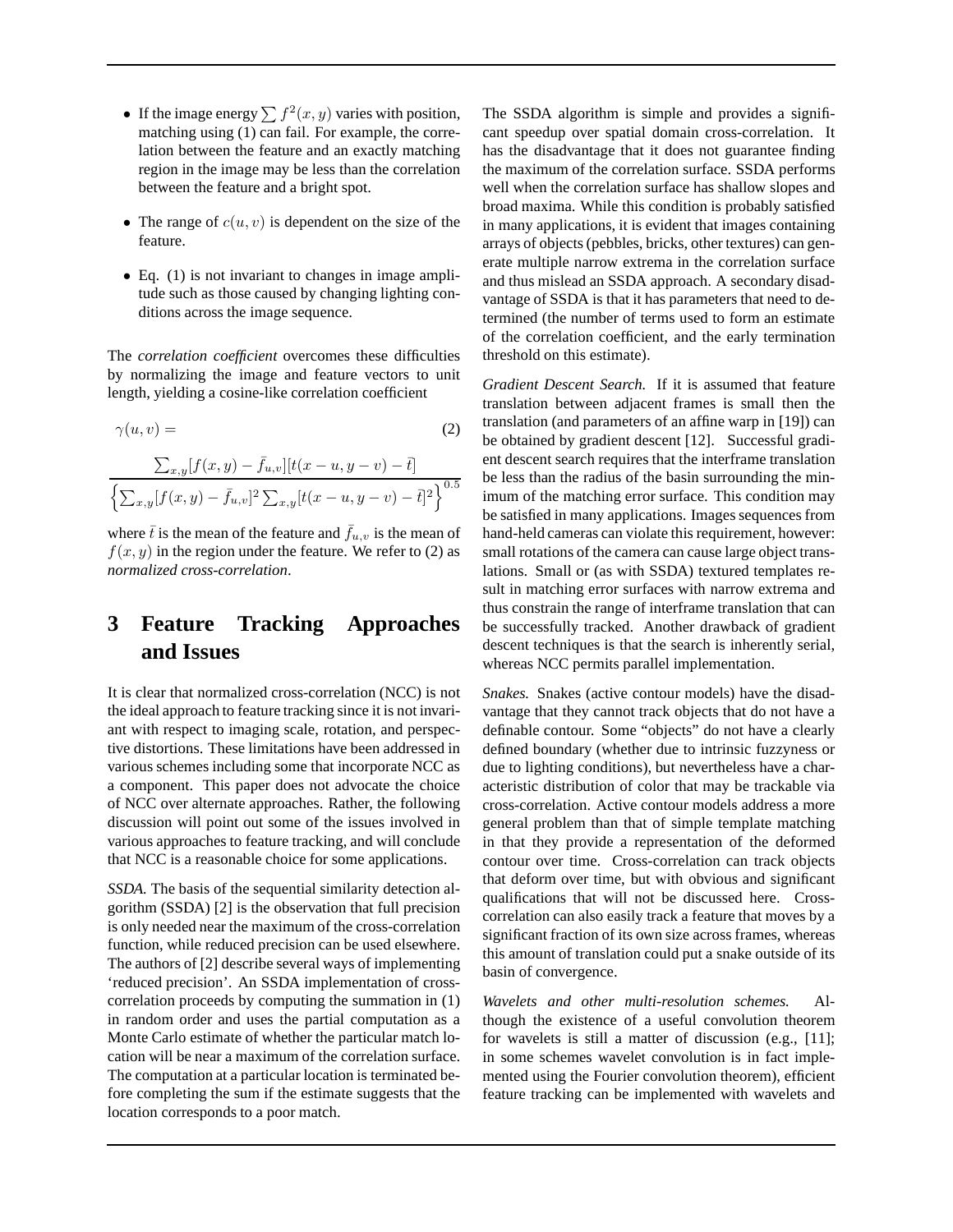other multi-resolution representations using a coarse-tofine multi-resolution search. Multi-resolution techniques require, however, that the images contain sufficient low frequency information to guide the initial stages of the search. As discussed in section 6, ideal features are sometimes unavailable and one must resort to poorly defined "features" that may have little low-frequency information, such as a configuration of small spots on an otherwise uniform surface.

Each of the approaches discussed above has been advocated by various authors, but there are fewer comparisons between approaches. Reference [19] derives an optimal feature tracking scheme within the gradient search framework, but the limitations of this framework are not addressed. An empirical study of five template matching algorithms in the presence of various image distortions [4] found that NCC provides the best performance in all image categories, although one of the cheaper algorithms performs nearly as well for some types of distortion. A general hierarchical framework for motion tracking is discussed in [1]. A correlation based matching approach is selected though gradient approaches are also considered.

Despite the age of the NCC algorithm and the existence of more recent techniques that address its various shortcomings, it is probably fair to say that a suitable replacement has not been universally recognized. NCC makes few requirements on the image sequence and has no parameters to be searched by the user. NCC can be used 'as is' to provide simple feature tracking, or it can be used as a component of a more sophisticated (possibly multiresolution) matching scheme that may address scale and rotation invariance, feature updating, and other issues. The choice of the correlation coefficient over alternative matching criteria such as the sum of absolute differences has also been justified as maximum-likelihood estimation [18]. We acknowledge NCC as a default choice in many applications where feature tracking is not in itself a subject of study, as well as an occasional building block in vision and pattern recognition research (e.g. [3]). A fast algorithm is therefore of interest.

## **4 Transform Domain Computation**

Consider the numerator in (2) and assume that we have images  $f'(x, y) \equiv f(x, y) - \dot{f}_{u,v}$  and  $t'(x, y) \equiv t(x, y) \bar{t}$  in which the mean value has already been removed:

$$
\stackrel{\text{num}}{\gamma}(u,v) = \sum_{x,y} f'(x,y)t'(x-u,y-v) \qquad (3)
$$

For a search window of size  $M^2$  and a feature of size  $N^2$ (3) requires approximately  $N^2(M - N + 1)^2$  additions and  $N^2(M - N + 1)^2$  multiplications.

Eq. (3) is a convolution of the image with the reversed feature  $t'(-x, -y)$  and can be computed by

$$
\mathcal{F}^{-1}\{\mathcal{F}(f')\mathcal{F}^*(t')\}\tag{4}
$$

where  $F$  is the Fourier transform. The complex conjugate accomplishes reversal of the feature via the Fourier transform property  $\mathcal{F}f^{*}(-x) = F^{*}(\omega)$ .

Implementations of the FFT algorithm generally require that  $f'$  and  $t'$  be extended with zeros to a common power of two. The complexity of the transform computation (3) is then  $12M^2 \log_2 M$  real multiplications and  $18M^2log_2 M$  real additions/subtractions. When M is much larger than  $N$  the complexity of the direct 'spatial' computation (3) is approximately  $N^2M^2$  multiplications/additions, and the direct method is faster than the transform method. The transform method becomes relatively more efficient as  $N$  approaches  $M$  and with larger  $M, N$ .

#### **4.1 Fast Convolution**

There are several well known "fast" convolution algorithms that do not use transform domain computation [13]. These approaches fall into two categories: algorithms that trade multiplications for additional additions, and approaches that find a lower point on the  $O(N^2)$ characteristic of (one-dimensional) convolution by embedding sections of a one-dimensional convolution into separate dimensions of a smaller multidimensional convolution. While faster than direct convolution these algorithms are nevertheless slower than transform domain convolution at moderate sizes [13] and in any case they do not address computation of the denominator of (2).

#### **4.2 Phase Correlation**

Because (4) can be efficiently computed in the transform domain, several transform domain methods of approximating the image energy normalization in (2) have been developed. Variation in the image energy under the template can be reduced by high-pass filtering the image before cross-correlation. This filtering can be conveniently added to the frequency domain processing, but selection of the cutoff frequency is problematic—a low cutoff may leave significant image energy variations, whereas a high cutoff may remove information useful to the match.

A more robust approach is *phase correlation* [9]. In this approach the transform coefficients are normalized to unit magnitude prior to computing correlation in the frequency domain. Thus, the correlation is based only on phase information and is insensitive to changes in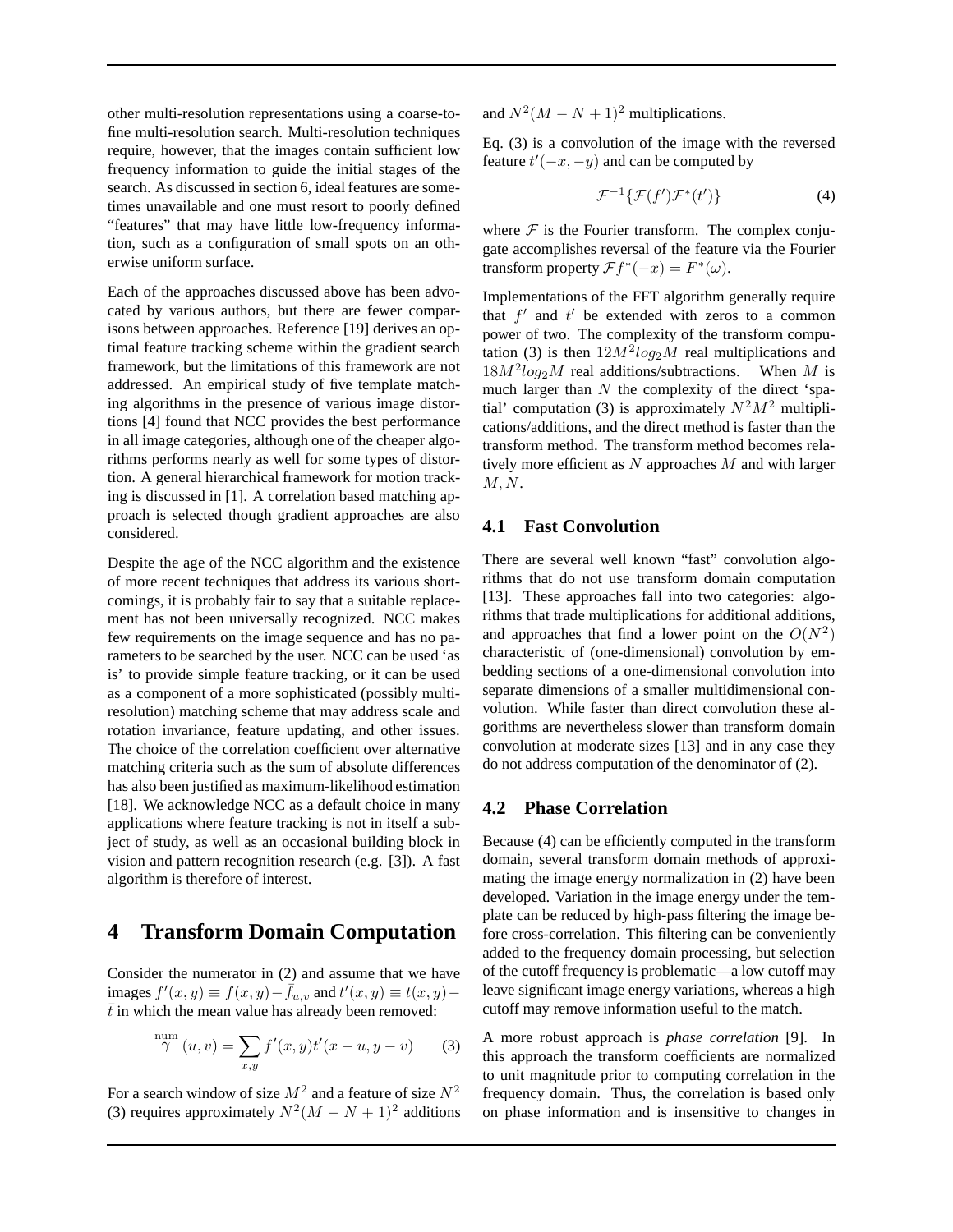image intensity. Although experience has shown this approach to be successful, it has the drawback that all transform components are weighted equally, whereas one might expect that insignificant components should be given less weight. In principle one should select the spectral pre-filtering so as to maximize the expected correlation signal-to-noise ratio given the expected second order moments of the signal and signal noise. This approach is discussed in [16] and is similar to the classical matched filtering random signal processing technique. With typical ( $\rho \approx 0.95$ ) image correlation the best pre-filtering is approximately Laplacian rather than a pure whitening.

## **5 Normalizing**

Examining again the numerator of (2), we note that the mean of the feature can be precomputed, leaving

$$
\int_{\gamma}^{\text{num}} (u, v) = \sum_{\bar{f}u, v} f(x, y) t'(x - u, y - v)
$$

$$
- \bar{f}_{u, v} \sum_{\bar{f}u} t'(x - u, y - v)
$$

Since  $t'$  has zero mean and thus zero sum the term  $\bar{f}_{u,v} \sum t'(x - u, y - v)$  is also zero, so the numerator of the normalized cross-correlation can be computed using (4).

Examining the denominator of (2), the length of the feature vector can be precomputed in approximately  $3N^2$ operations (small compared to the cost of the crosscorrelation), and in fact the feature can be pre-normalized to length one.

 $\sum_{x,y}[f(x,y)-\bar{f}_{u,v}]^2$ . The image mean and local (RMS) The problematic quantities are those in the expression energy must be computed at each u, v, i.e. at  $(M - N +$ 1)<sup>2</sup> locations, resulting in almost  $3N^2(M-N+1)^2$  operations (counting add, subtract, multiply as one operation each). This computation is more than is required for the direct computation of (3) and it may considerably outweight the computation indicated by (4) when the transform method is applicable. A more efficient means of computing the image mean and energy under the feature is desired.

These quantities can be efficiently computed from tables containing the integral (running sum) of the image and image square over the search area, i.e.,

$$
s(u, v) = f(u, v) + s(u-1, v) + s(u, v-1) - s(u-1, v-1)
$$
  

$$
s2(u, v) = f2(u, v) + s2(u-1, v)
$$

+ 
$$
s^2(u, v-1) - s^2(u-1, v-1)
$$

with  $s(u, v) = s^2(u, v) = 0$  when either  $u, v < 0$ . The energy of the image under the feature positioned at  $u, v$  is then

$$
e_f(u, v) = s^2(u + N - 1, v + N - 1)
$$
  
- 
$$
s^2(u - 1, v + N - 1)
$$
  
- 
$$
s^2(u + N - 1, v - 1)
$$
  
+ 
$$
s^2(u - 1, v - 1)
$$

and similarly for the image sum under the feature.

The problematic quantity  $\sum_{x,y}[f(x,y) - \bar{f}_{u,v}]^2$  can now be computed with very few operations since it expands into an expression involving only the image sum and sum squared under the feature. The construction of the tables requires approximately  $3M^2$  operations, which is less than the cost of computing the numerator by (4) and considerably less than the  $3N^2(M-N+1)^2$  required to compute  $\sum_{x,y} [f(x,y) - \bar{f}_{u,v}]^2$  at each  $u, v$ .

This technique of computing a definite sum from a precomputed running sum has been independently used in a number of fields; a computer graphics application is developed in [5]. If the search for the maximum of the correlation surface is done in a systematic row-scan order it is possible to combine the table construction and reference through state variables and so avoid explicitly storing the table. When implemented on a general purpose computer the size of the table is not a major consideration, however, and flexibility in searching the correlation surface can be advantageous. Note that the  $s(u, v)$ and  $s^2(u, v)$  expressions are marginally stable, meaning that their z-transform  $H(z) = 1/(1 - z^{-1})$  (one dimensional version here) has a pole at  $z = 1$ , whereas stability requires poles to be strictly inside the unit circle [14]. The computation should thus use large integer rather than floating point arithmetic.

## **6 Performance**

The performance of this algorithm will be discussed in the context of special effects image processing. The integration of synthetic and processed images into special effects sequences often requires accurate tracking of sequence movement and features. The use of automated feature tracking in special effects was pioneered in movies such as *Cliffhanger*, *Forest Gump*, and *Speed*. Recently cross-correlation based feature trackers have been introduced in commercial image compositing systems such as Flame/Flint [20], Matador, Advance [21], and After Effects [22].

The algorithm described in this paper was developed for the movie *Forest Gump* (1994), and has been used in a number of subsequent projects. Special effects sequences in that movie included the replacement of various moving elements and the addition of a contemporary actor into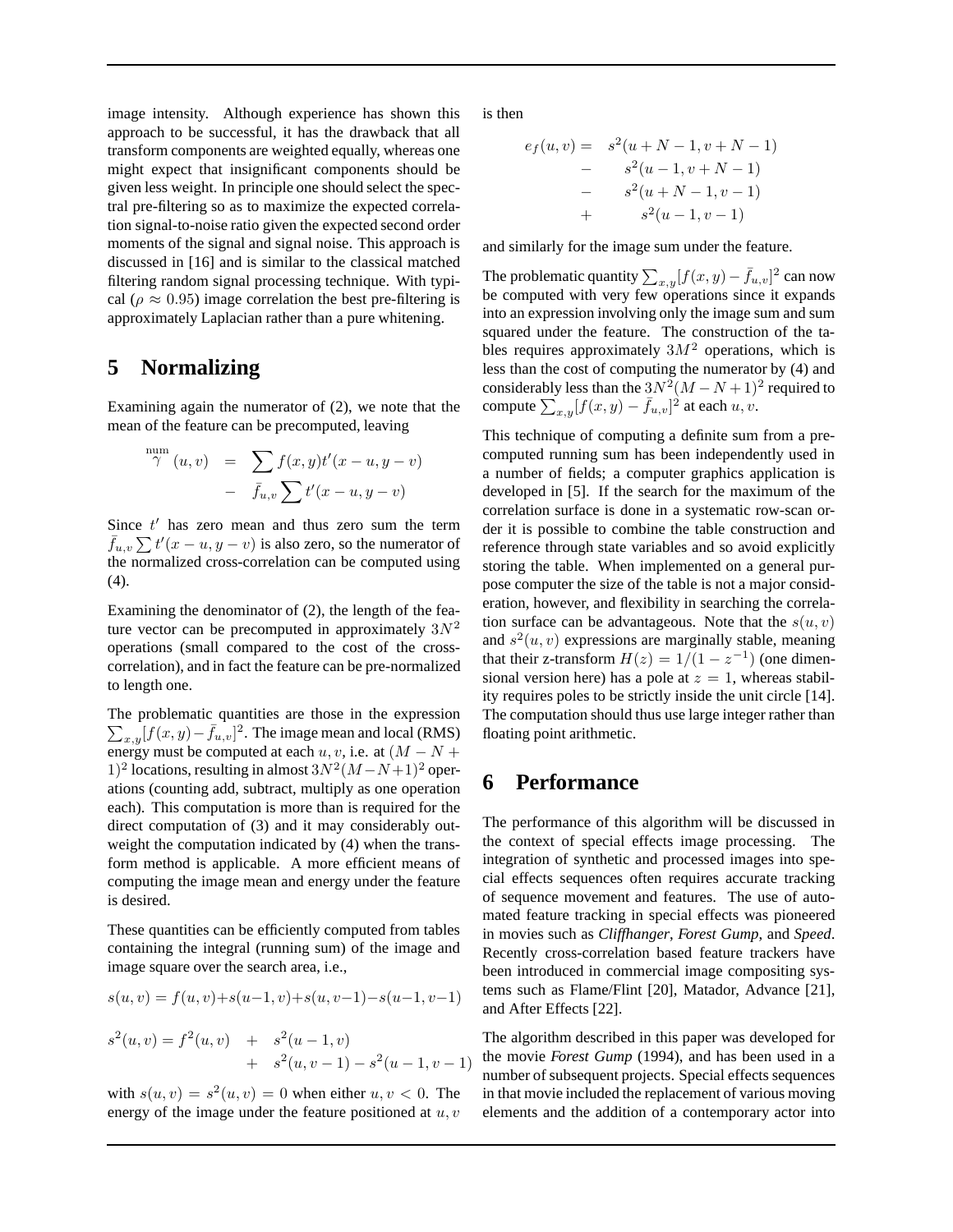| search window(s)                 | length                        | direct NCC   fast NCC |            |
|----------------------------------|-------------------------------|-----------------------|------------|
| $168 \times 86$                  | 896 frames 15 hours           |                       | 1.7 hours  |
| $115 \times 200, 150 \times 150$ | 490 frames $\vert$ 14.3 hours |                       | 57 minutes |

Table 1: Two tracking sequences from *Forest Gump* were re-timed using both direct and fast NCC algorithms using identical features and search windows on a 100 Mhz R4000 processor. These times include a  $16<sup>2</sup>$  sub-pixel search [17] at the location of the best whole-pixel match. The sub-pixel search was computed using Eq. (2) (direct convolution) in all cases.

|          | feature size search window(s) $\vert$ Flint |     | fast NCC                                          |
|----------|---------------------------------------------|-----|---------------------------------------------------|
| $40^{2}$ | 110 <sup>2</sup>                            |     | 1 min. 40 seconds $\vert$ 16 seconds (subpixel=1) |
| $40^{2}$ | 110 <sup>2</sup>                            | n/a | 21 seconds (subpixel=8)                           |

Table 2: Measured tracking times on a short sequence using the commercial Flint system and the algorithm described in the text. These are wall-clock times obtained on an unloaded 200 Mhz R4400 processor with 380 megabytes of memory (no swapping occurred). Flint settings were MATCH LUM(ONLY), FIXED REF, OVER-SAMPLE OFF. It appears that subpixel search is only available in the more expensive *Flame* system.





Figure 1: Measured relative performance of transform domain versus spatial domain normalized crosscorrelation as a function of the search window size (depth axis) and the ratio of the feature size to search window size.

Figure 2: A tracked feature from a special effects sequence in the movie *Forest Gump*. The region is out of focus and has noticeable film-grain noise across frames. A small (e.g.  $10<sup>2</sup>$  or smaller) area from this region would not provide a usable feature. The chosen feature size is more than  $40^2$  pixels.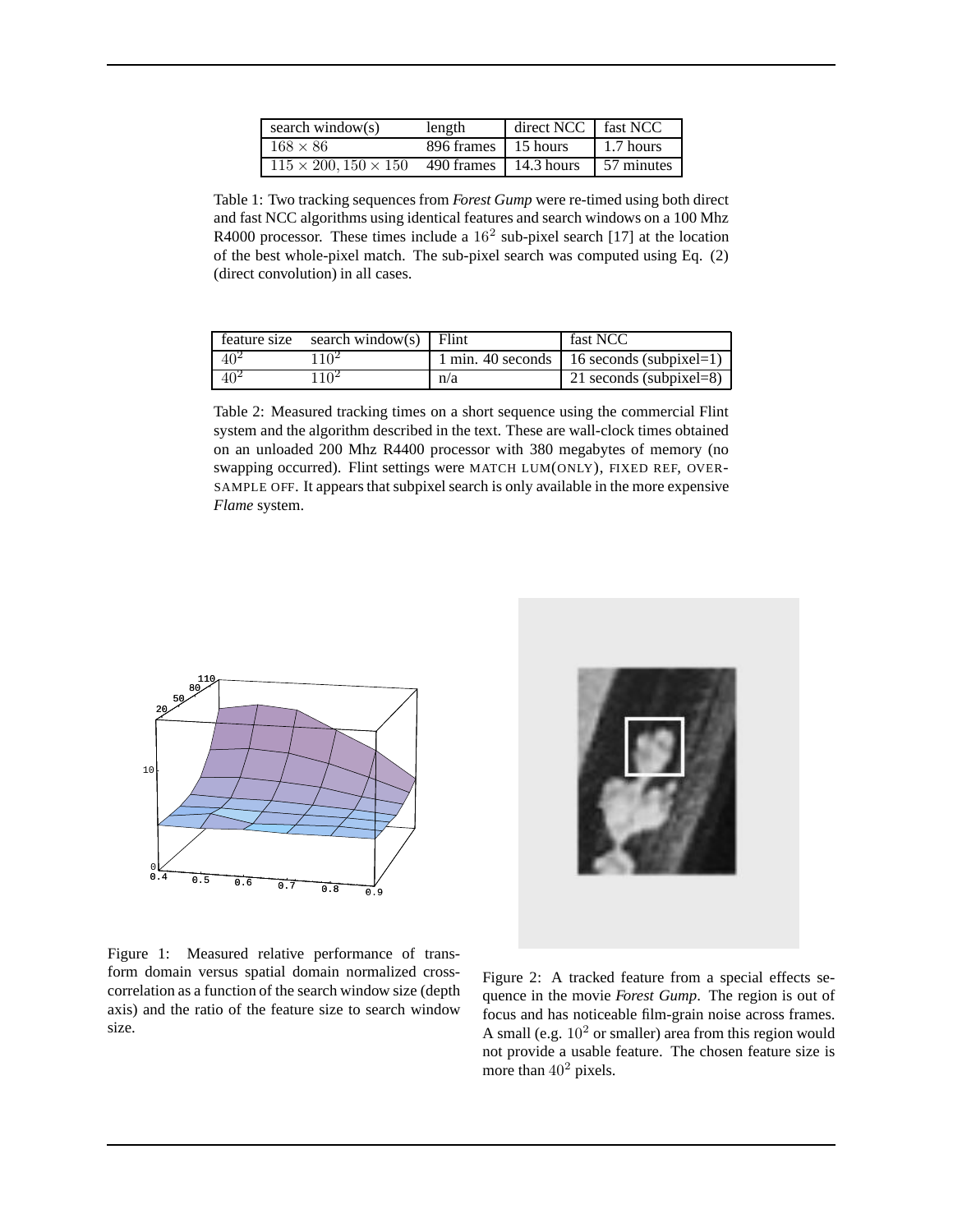historical film and video sequences. Manually picked features from one frame of a sequence were automatically tracked over the remaining frames; this information was used as the basis for further processing.

The relative performance of our algorithm is a function of both the search window size and the ratio of the feature size to search window size. Relative performance increases along the window size axis (Fig. 1); a higher resolution plot would show an additional ripple reflecting the relation between the search window size and the bounding power of two. The property that the relative performance is greater on larger problems is desirable. Table 1 illustrates the performance obtained in a special effects feature tracking application. Table 2 compares the performance of our algorithm with that of a high-end commercial image compositing package.

Note that while a small (e.g.  $10^2$ ) feature size would suffice in an ideal digital image, in practice much larger feature sizes and search windows are sometimes required or preferred:

- The image sequences used in film and video are sometimes obtained from moving cameras and may have considerable translation between frames due to camera shake. Due to the high resolution required to represent digital film, even a small movement across frames may correspond to a distance of many pixels.
- The selected features are of course constrained to the available features in the image; distinct "features" are not always available at preferred scales and locations.
- Many potential features in a typical digitized image are either out of focus or blurred due to motion of the camera or object (Fig. 2). Feature match is also hindered by imaging noise such as film grain. Large features are more accurate in the presence of blur and noise.

As a result of these considerations feature sizes of  $20<sup>2</sup>$ and larger and search windows of  $50^2$  and larger are often employed.

The fast algorithm in some cases reduces high-resolution feature tracking from an overnight to an over-lunch procedure. With lower ("proxy") resolution and faster machines, semi-automated feature tracking is tolerable in an interactive system. Certain applications in other fields may also benefit from the algorithm described here.<sup>1</sup>

## **References**

- [1] P. Anandan, "A Computational Framework and an Algorithm for the Measurement of Visual Motion", *Int. J. Computer Vision*, 2(3), p. 283-310, 1989.
- [2] D. I. Barnea, H. F. Silverman, "A class of algorithms for fast digital image registration", *IEEE Trans. Computers*, 21, pp. 179-186, 1972.
- [3] R. Brunelli and T. Poggio, "Face Recognition: Features versus Templates", *IEEE Trans. Pattern Analysis and Machine Intelligence*, vol. 15, no. 10, pp. 1042-1052, 1993.
- [4] P. J. Burt, C. Yen, X. Xu, "Local Correlation Measures for Motion Analysis: a Comparitive Study", *IEEE Conf. Pattern Recognition Image Processing* 1982, pp. 269-274.
- [5] F. Crow, "Summed-Area Tables for Texture Mapping", *Computer Graphics*, vol 18, No. 3, pp. 207- 212, 1984.
- [6] R. O. Duda and P. E. Hart, *Pattern Classification and Scene Analysis*, New York: Wiley, 1973.
- [7] R. C. Gonzalez and R. E. Woods, *Digital Image Processing* (third edition), Reading, Massachusetts: Addison-Wesley, 1992.
- [8] A. Goshtasby, S. H. Gage, and J. F. Bartholic, "A Two-Stage Cross-Correlation Approach to Template Matching", *IEEE Trans. Pattern Analysis and Machine Intelligence*, vol. 6, no. 3, pp. 374-378, 1984.
- [9] C. Kuglin and D. Hines, "The Phase Correlation Image Alignment Method," Proc. Int. Conf. Cybernetics and Society, 1975, pp. 163-165.
- [10] J. P. Lewis, "Fast Template Matching", *Vision Interface,* p. 120-123, 1995.
- [11] A. R. Lindsey, "The Non-Existence of a Wavelet Function Admitting a Wavelet Transform Convolution Theorem of the Fourier Type", Rome Laboratory Technical Report C3BB, 1995.
- [12] B. D. Lucas and T. Kanade, "An Iterative Image Registration Technique with an Application to Stereo Vision", *IJCAI* 1981.
- [13] S. K. Mitra and J. F. Kaiser, *Handbook for Digital Signal Processing*, New York: Wiley, 1993.
- [14] A. V. Oppenheim and R. W. Schafer, *Digital Signal Processing*, Englewood Cliffs, New Jersey: Prentice-Hall, 1975.

<sup>&</sup>lt;sup>1</sup>For example, image stabilization is a common feature in recent consumer video cameras. Although most such systems are stabilized by inertial means, one manufacturer implemented digital stabilization and thus presumably used some form of image tracking. The algorithm used leaves room for improvement however: it has been criticized as being slow and unpredictable and a product review recommended leaving it disabled [15].